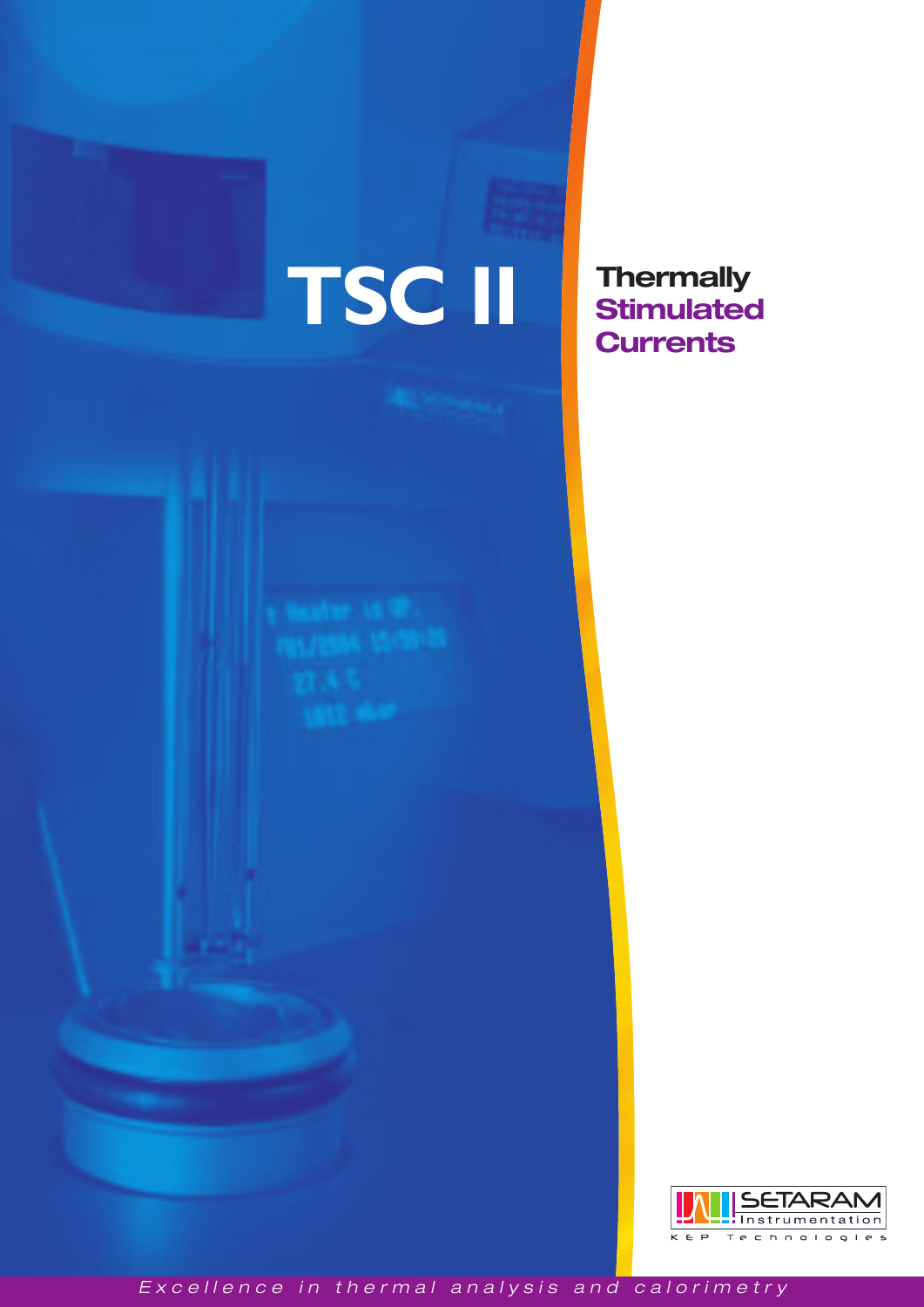### TSC1I applications

### ... Introduction

This particular thermal analysis method uses **MOLECULAR MOBILITY** as a means of accessing structural information that cannot be obtained by any other techniques. It also gives access to dynamic parameters (∆H, ∆S and relaxation time τ).

#### Pharmaceuticals

#### **Examples of applications :**

- **Polymorphism**
- Determination of **crystalline phase / amorphous phase ratio**
- Detection of **low levels of amorphous phase (< 1%)**
- **Influence of water** (plasticization)
- **Interactions** between active principle and excipient







The magnification of the curve at around 75°C shows the presence of a small amount of amorphous phase.





#### • **Differentiation of 2 crystalline phases in Irbesartan**

Irbesartan is a pharmaceutical product developed by Sanofi-Aventis and displaying two crystalline forms, A and B.

Peak between 100 and 150°C: molecular mobility associated  $(\alpha_A, \alpha_B)$  with precursor movements involved in the **fusion of the polymorphs A and B**. The fusion can also be observed in DSC (Differential Scanning Calorimetry). It is observed with TSC, as with DSC, that phase B is the more stable phase.



**Complex TSC spectrum of Irbesartan**

The peak between -150 and -50°C is only present for form A. This peak is attributed to the typical **molecular mobility** of the **channeled structure of form A** (HEXAGONAL crystalline system).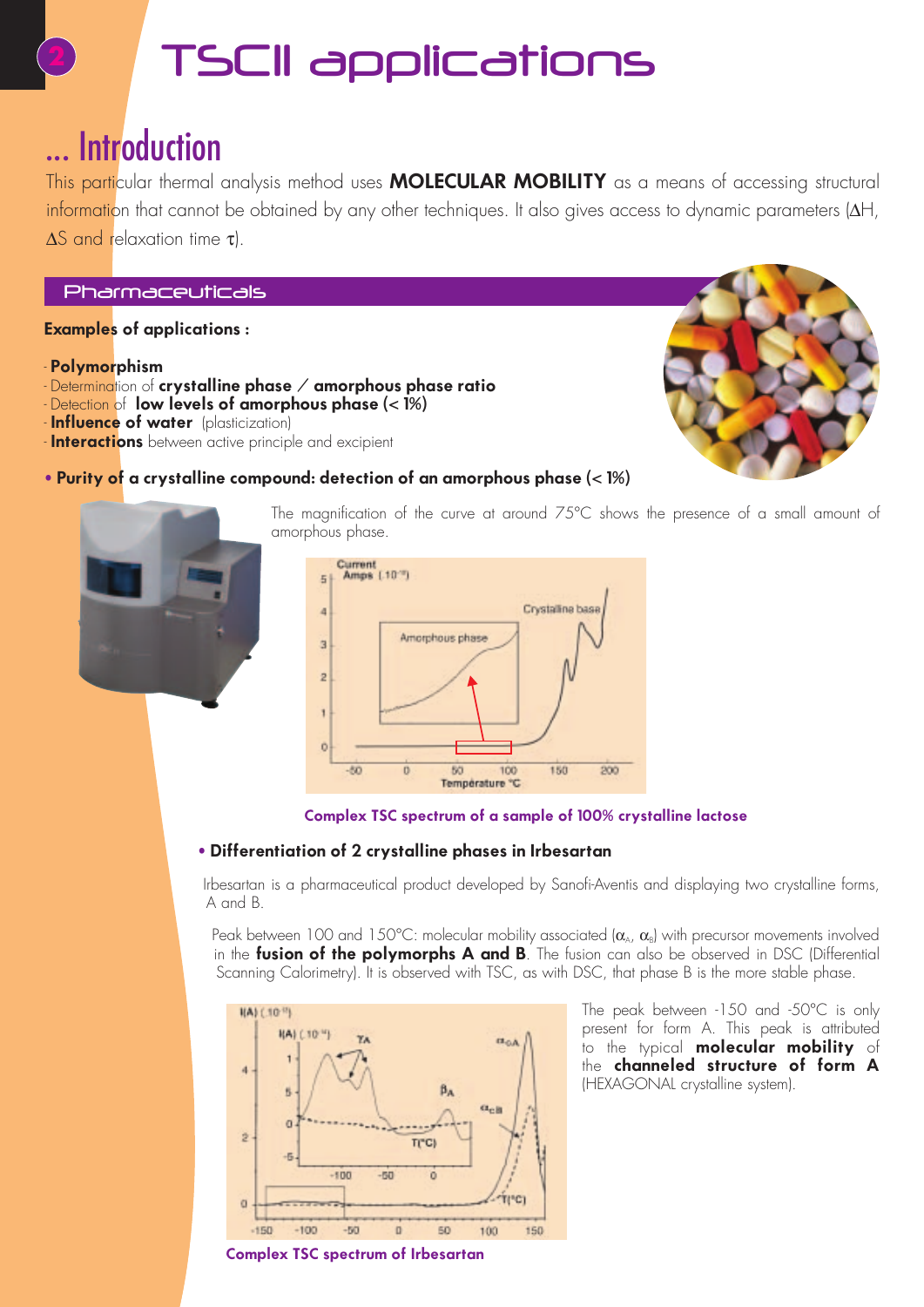#### • **Determination of crystalline/amorphous phase rate**

By determining a **characteristic peak of crystalline form A** (between –150 and –50°C), it is possible to establish **a calibration curve** that allows the quantity of crystalline phase A in an unknown crystalline/amorphous phase mixture to be determined (area under the peak associated with the crystalline percentage).

On the basis of peaks between –150 and –50°C of different mixtures at known levels of phase A and amorphous phase, it was possible to plot the calibration curve and thus determine very low crystallinity levels (<2.5%).



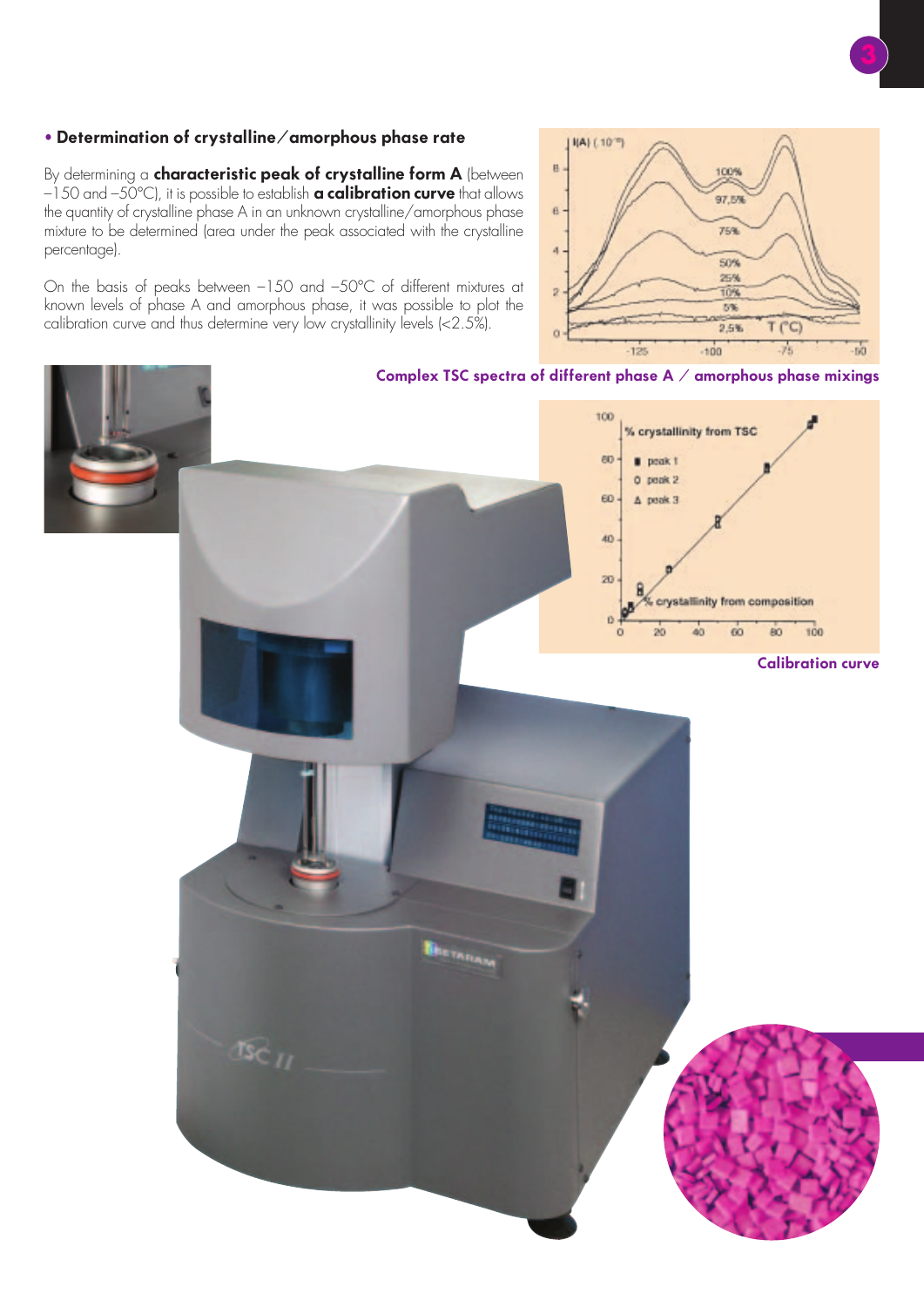#### **Biology**

#### **Examples of applications:**

- Tracking the aging of tissue
- Testing tissue functionality and integrity
- Testing the efficiency of pharmaceutical treatments

#### • **Collagen**

Study of collagen: Laboratory of Polymer Physics - Toulouse, France – V. SAMOUILLAN

Denatured collagen displays a characteristic phenomenon, namely the increase of current intensity between 0 and 50°C. This relaxation mode has been associated with **molecular movements of Tropocollagen** (constituent units of collagen) and more specifically the breaking of hydrogen bonds between the CO and NH groups of two neighboring chains.

This phenomenon can therefore be attributed to the breakdown of the triple Helix  $(\alpha)$  structure which leads to an increase in molecular mobility. This specific denaturation can be observed in **aging** and illnesses.

Consequently, this peak can be used as a means of evaluating the aging of tissue or to check the efficacy of pharmaceutical treatments on collagen denaturation.

#### • **Proteins**

The **glass transitions (Tg)** of proteins are usually studied using DSC (Differential Scanning Calorimetry). In the temperature range at which the glass transition of an amorphous globular protein is expected, it is particularly difficult to clearly determine the heat capacity jump characteristic of this event.

The complex TSC spectrum was obtained by applying a specific procedure, namely quenching the sample down to -150°C followed by a linear rise in temperature while maintaining the static electric field E while recording the signal up to a temperature of 200°C.

A negative peak corresponding to the dielectric manifestation of the glass transition Tg is observed.





#### **Polymers**

#### **Examples of applications:**

- Better transition resolution compared with DSC
- The possibility of studying surface treatments on finished products
- The study of plasticizing and oxidation phenomena

The following curve shows the  $\beta$  and  $\alpha$  mode relaxation phenomena of Poly(ethyleneterephtalate). With DSC it is impossible to see observe the β mode.

#### **Complex TSC spectrum of Poly(ethyleneterephtalate:** β **and** α **relaxations**



Current<br>| Amps (.10<sup>-0</sup>) - Initial denatured T (°C)  $-50$  $\theta$  $+50$ 

#### **Complex TSC spectra of healthy collagen and denaturated collagen**



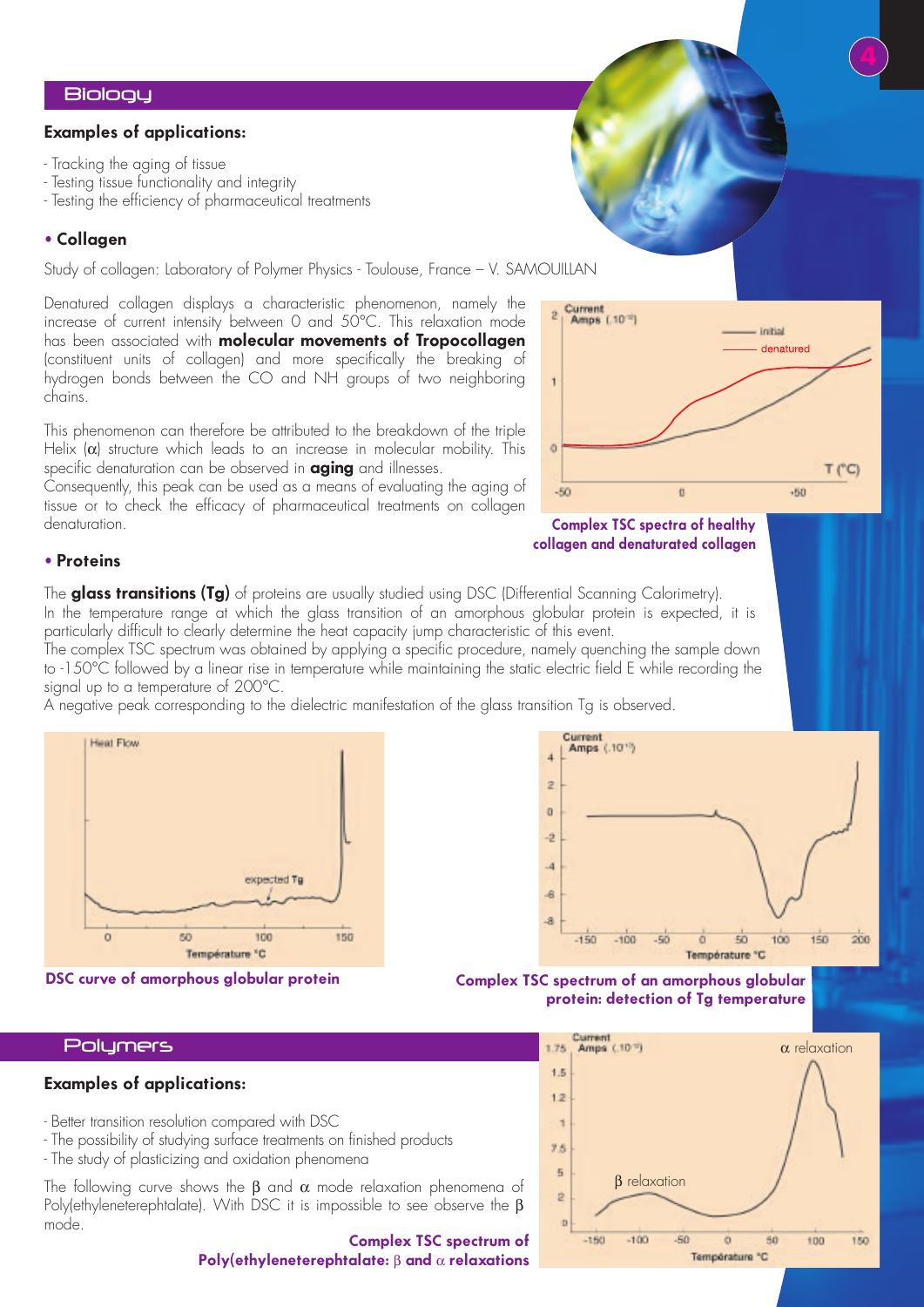## TSCII ... principle

This technique which uses molecular mobility as a measurement probe is particularly suited to **materials having a polar character:** poly(methylmetacrylate), lactose, cellulose, protein… At a given temperature  $T_{P}$ , a static electric field  $E_{P}$  is applied for a time tp that is long enough to permit the different mobile entities of the material to orient themselves according to the field.

This configuration is then frozen by rapid decrease in temperature to a temperature  $T_0$  low enough for the molecular mobility to be considered nil.

At  $T<sub>0</sub>$ , the field is eliminated and the sample is shortcircuited for time  $t_0$  to eliminate the rapid space charge relaxation and stabilize the sample at this temperature.

During a linear temperature increase, the return to equilibrium of the previously oriented entities generates a **depolarization** current (Id) which is recorded, as a function of temperature, with ahigh sensitivity electrometer  $(10^{-15}$  A= femto A).

Each depolarization current peak is characterized by its position at temperature  $T_{max}$ , its intensity  $I_{max}$  and its width at mid-height. Its analysis enables it to be associated with a **sequence of mobile entities of a specific length.**



Different types of materials can therefore be studied with a TSC: films, powders, liquids, gels and pellets without **any prior preparation**, since electrodes adapted to different morphologies are available. The low equivalent frequency (10.4 - 10.2 Hz) of the TSC gives it good resolution and sensitivity, thereby allowing it to supplement the information obtained by Differential Scanning Calorimetry (DSC) and Dynamic Dielectric Spectroscopy.



Electrode for liquids



Calibration electrode



Electrode for films and pellets